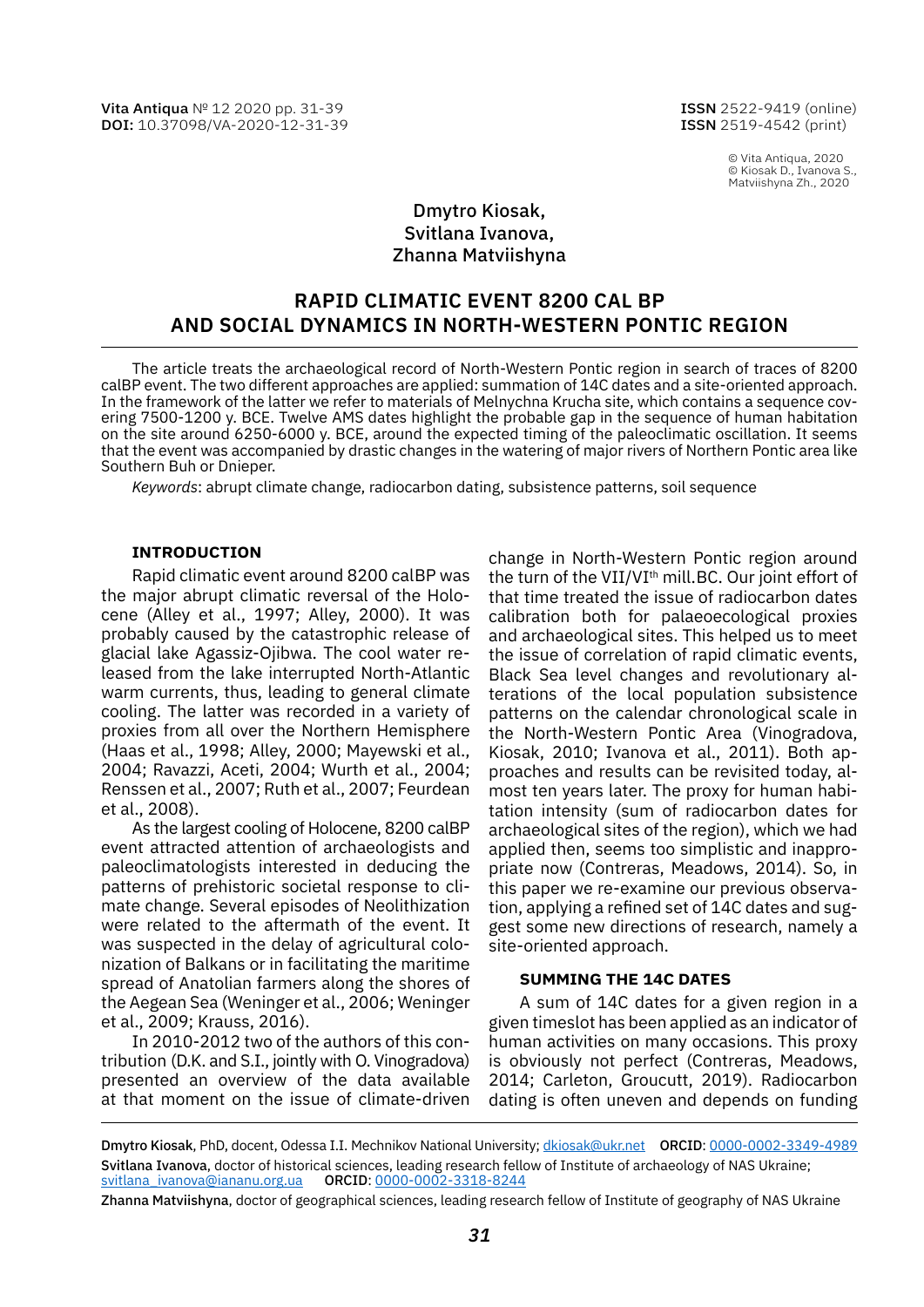and approved projects. In search of the origin of studied phenomena archaeologists tend to date the earliest events and the lowest strata. In such a way a bulk of 14C dates reflects rather modern reality than past behaviors. On the other hand, it has important advantages, when compared to traditional "chrono-typological" thinking. The latter equals the stages of relative chronology (pottery phases, lithic styles etc.) with chronozones of climatic change (usually Blytt-Sernander scheme) and then, tries to explain by climatic change (already induced in the model as a tentative dating of the relative chronology stages) a change in the pottery decoration styles or lithic technologies. A sum of 14C dates reflects the actual presence of activity at the site of interest without a need to refer to disputable attributions of sites to some larger classificatory units. So, while sum of radiocarbon dates is obviously not the best proxy, it can be used as the first approximation for the intensity of human settlement in the region.

In 2010 we summed the available radiocarbon dates of the Mesolithic and Neolithic of the North-Western Pontic Area. The probability distribution picked at 6400-6000 calBC in the very time when the climate deterioration had to occur. However, at the moment we used indiscriminantly every available date (Vinogradova, Kiosak, 2010). While, as early as 2007, Dmytro Haskevych demonstrated that there are two equally probable chronologies for VII-V mill.BC in the region under study. The "old" chronology was built on the conventional dates obtained mostly from charcoal till 1998. The "new" chronology applied numerically more solid base of 14C conventional analyses carried out in Kyiv radiocarbon facility between 1998 and 2008. They were consistent systems that correctly reflected the relative chronology (typological seriations, stratigraphies of the sites etc.). The difference between two data-sets was systematic and reached as much as four hundred years for some sites in question. Thus, D. Haskevych concluded that two chronologies cannot be used for the same analysis (Gaskevych, 2007). And that was exactly what we did in our text of 2011.

Since then, the Kyiv laboratory produced certain amount of conventional dates that are in a good correspondence with "old" chronology (Kotova, Tuboltsev, 2013; Tovkailo, 2014; Kotova, 2015). Some series of AMS dates were obtained for sites from the region under study (Kiosak, Salavert, 2018; Haskevych et al., 2019; Kiosak et al., 2020; Saile, 2020). Thus, the radiocarbon database became diversified. So, sums of the dates selected by different criteria can be

calculated and cross-checked in order to validate the results.

First of all, the Kyiv dates should be compared to non-Kyiv dates (Fig. 2). In order to meet this issue we will study separately two sets of dates: Kyiv 1998-2009 (41 dates) and non-Kyiv – recent Kyiv determinations (20 dates). The results indicate that the 8200 calBP event had triggered different response according to different chronologies. While a large group of Kyiv dates fell into the range 6200-5900 calBC (a supposed duration of event locally), non-Kyiv radiocarbon dates seems to avoid this time span and their rapid increase in intensity starts immediately after this climatic event was over.

Since 2008 several new series of AMS dates have shed new light on the prehistory of the region under study. AMS dates usually have smaller standard deviations than conventional radiocarbon dates and, thus, they can be calibrated to a more precise time slots. When compared with both conventional data-sets, both Kyiv and non-Kyiv, it is east to see, that sum of AMS dates has a clear "gap" (significant lowering of probability distribution) at the expected time of 8200 calBP climatic event. The similar minimum on probability graph is absent while treating Kyiv dates and is less pronounced in case of non-Kyiv conventional dates.

So, it seems that the certain depopulation of the North-West Pontic region becomes better visible with growing precision of radiocarbon dating. However, in order to understand the character and the scale of this event we need a more refined methodological approach than simple comparisons of sums of radiocarbon dates. For example, we can take a look at the sequences of the sites that existed prior to and after the 8200 calBP event.

## **The site-oriented approach**

Several long sequences covered the 8200 calBP event in the North-Pontic region (Lillie et al., 2009; Biagi et al., 2014). Thus, their local chronologies are, to some extent, indicators of local climatic change and human response. A sequence of this type was studied recently on the Southern Buh river (Kiosak et al., 2020; Salavert et al., 2020).

Melnychna Krucha is a stratified site which yielded finds dating from the Mesolithic till the Iron Age. It is situated on the left northern bank of the Southern Buh River in the meadow plain. The site was discovered by S.I. Chub in 1930 and was excavated on several occasions from 1931 to 1949 (Gaskevych, Kiosak, 2011). The excavation covered 160 sq. meters and revealed a complex sequence with some scatters of finds. The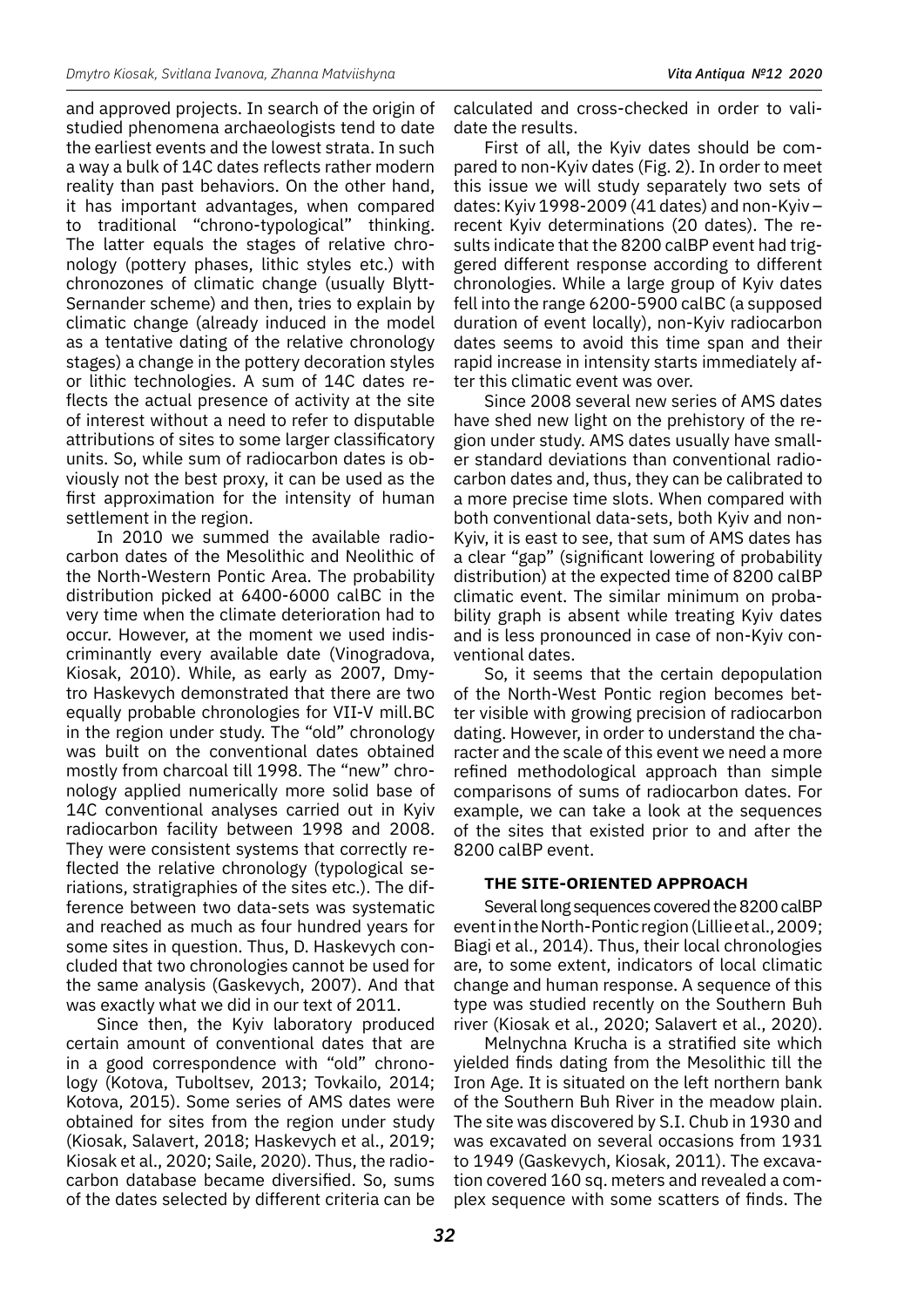scatters are somewhat overlapping but distinct enough both stratigraphically and in horizontal plane. Stratigraphic Unit (SU) 1 was found in the modern top-soil. It contained dispersed potsherds and bones of Late Bronze Age and Iron Age. It was not dated. The SU2 was detected in yellow loam under almost sterile layer. It consisted of a dense scatter of bones and debris of decortification of several concretions of yellowwax flint layer of lithics. Despite absence of pottery in the excavation trench, this habitation should be correlated with local pottery-bearing groups acquainted with products of agriculture but with subsistence still mostly based on fishing, hunting and gathering (so called "Buh-Dniester culture"). The fossils directeurs are represented by T-shaped antler axes found in SU2 and well-known from Buh-Dniester contexts (Danilenko 1969, Fig. 55, 63, 73, 129-130). In excavations of 1949 V. Danilenko revealed nine "Buh-Dniester" potsherds in the similar sedimentological conditions. Two bone samples and two small chips of antler of T-shaped axes were selected in order to date SU2. The animal bones mostly belonged to wild species (Cervus elaphus and Sus scrofa) in the SU2.

SU3 was a layer of lithic artefacts and fragmented bones in the "suspended" state in greyish loam. It brought to light also an elevated percentage of turtle shell plates, avian bones, fish vertebra and bones of small mammals. The lithic inventory is very microlithic with some microcores, end-scrapers on flakes, backed bladelets and an isosceles trapeze. Two bones were taken from SU3 for 14C dating.

The lowermost layer (SU4) was detected in 3-4 meters further to the east in the green-grey coastal sandy conglomerate. It formed a "carpetlike" level with sparse finds of auroch bones and lithic implements. The chipped stone inventory included conical cores for fine bladelets and microblades, multiple burins on blade's spalls, blade fragment with ventral trimming and retouch (so called Kukrek inserts) and points with partial abrupt retouch forming a distal acute tip and a notch on the opposite end by a bulb. It finds close parallels in the sites of Kukrek technocomplex. Two bones were sampled from this unit.

Another scatter of finds of Melnychna Krucha (SU-R4) was studied some 150 m upstream from SU2. The former contained para-Neolithic pottery, chipped stone artefacts and animal bones. A single date was obtained on an animal bone from SU-R4.

Taking into account previously obtained radiocarbon dates (Kiosak, Salavert, 2018), there are 12 AMS dates for Melnychna Krucha (See Table 1). They are in reasonable agreement with the site's stratigraphy and expectations based on the typological analogies.

So, SU4 can be dated as early as 7500- 7300 calBC indicating that the mesolithic population settled the Middle Southern Buh micro-region during the Early Holocene. The period 6400-6200 years BC was attested in SU3 of Melnychna Krucha. In VI<sup>th</sup> millennium BC, the pottery-bearing para-Neolithic groups settled Melnychna Krucha twice – 5900-5800 calBC (most probably) and after 5750 calBC. There was also a short episode of presence of comb-ornamented pottery bearers at the Melnychna Krucha (SU-R4) by the beginning of the  $V<sup>th</sup>$  mill.BC. Thus, the sequence of Melnychna Krucha is a "long" sequence and it covers the 8200 calBP event.

| <b>SU</b>       | Lab. Number | Date BP | <b>SD</b> | Period/Culture  | CalBC $(1 \sigma)$ | CalBC $(2 \sigma)$ |
|-----------------|-------------|---------|-----------|-----------------|--------------------|--------------------|
| SU4             | BE-7636     | 8368    | 23        | Kukrek          | 7509-7379          | 7520-7357          |
| SU4             | BE-7635     | 8311    | 24        | Kukrek          | 7454-7345          | 7480-7315          |
| SU4             | BE-10309    | 8344    | 23        | Kukrek          | 7483-7362          | 7497-7347          |
| SU <sub>3</sub> | Poz-67496   | 7520    | 50        | Late Mesolithic | 6448-6361          | 6461-6252          |
| SU <sub>3</sub> | Poz-67497   | 7380    | 40        | Late Mesolithic | 6356-6216          | 6380-6100          |
| SU <sub>3</sub> | BE-7639     | 7436    | 23        | Late Mesolithic | 6367-6256          | 6381-6241          |
| SU <sub>3</sub> | BE-10308    | 7404    | 23        | Late Mesolithic | 6352-6233          | 6365-6230          |
| SU <sub>2</sub> | BE-7637     | 6980    | 24        | para-Neolithic  | 5962-5815          | 5976-5787          |
| SU <sub>2</sub> | BE-7641     | 6986    | 24        | para-Neolithic  | 5966-5841          | 5977-5794          |
| SU <sub>2</sub> | BE-7638     | 6985    | 22        | para-Neolithic  | 5963-5841          | 5976-5798          |
| SU <sub>2</sub> | BE-7640     | 6812    | 24        | para-Neolithic  | 5722-5674          | 5736-5651          |
| SU-R4           | BE-10319    | 6008    | 21        | para-Neolithic  | 4936-4849          | 4973-4836          |

Table 1. AMS dates for Melnychna Krucha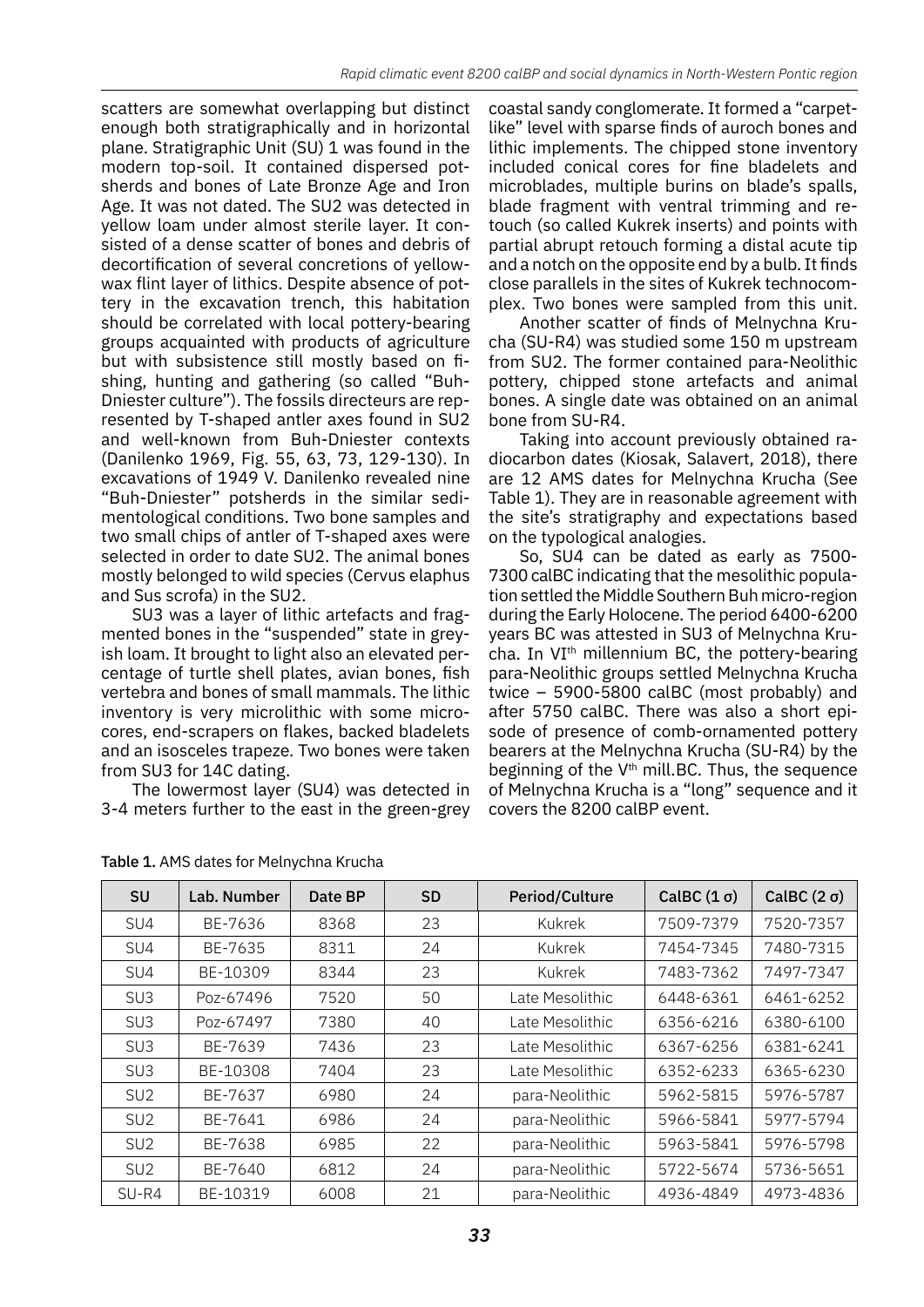The event itself is marked by a notable gap in the sum of the available 14C dates (Fig. 3). It can result from a lack of anthropic sediments of this age at the site. The latter could be caused by erosional events or by a lower intensity of human habitation in region in general, or by a shift in the subsitence patterns, when Southern Buh lowland lost its attractiveness to local inhabitants. Despite the option to choose, it is clear that 8200 calBP event found its reflection in the materials of Melnychna Krucha.

This observation can be reinforced by analysis of the soil sequence of Melnychna Krucha. Paleopedological analysis was carried out on the eastern wall of the square 6 of Melnychna Krucha. The wall contained the following sequence. There are three consecutive soils in the sequence (Fig. 4).

**Upper soil** (0.0-0.85 m (measurements taken from the surface above the profile)):

Hd – 0.0-0.05 m – light grey, loose, dustysandy light loam with some root traces.

Hk – 0.05-0.4 m – light till dark grey humus horizon with light brownish shade, loose, grainy crumbly, dusty sandy light loam. It is saturated with grass roots and burrowing animals holes filled with grey material.

Hpk – 0.4-0.7 m – pale yellow, light-grey horizon, which is more loose and lighter by colour than the horizon above. It is grainy powdery by structure, dusty-sandy loam with many burrowing animals holes.

Phk (Pk of upper soil)  $-0.7-0.85M -$  it is visibly lighter by clour than the one above. It is light grey – pale yellow, loose, crumbly, sandy – dusty light loam with many burrowing animals holes. It is well visible as a lighter horizon in the sequence.

# **Middle soil** (0.85-1.7 m):

 $Hk - 0.85 - 1.1 m$  – pale yellow grey. It is visibly darker than the one above. It is well-humusized, loose, grainy crumbly, with clear structure, dusty light lowm with many burrowing animals holes.

Hpk – 1.1-1.4 m – humus transitional horizon, pale yellow – grey, lighter by colour than the one above, loose, crumbly, grainy powdery, dusty light loam with many burrowing animals holes.

 $P(h)k - 1.4 - 1.6$  m – greyish pale yellow, lighter by colour than the one above, with uneven colouring, loose with tongues of humus and spots of carbonates with many burrowing animals holes.

 $Pk - 1.6 - 1.7M - light$  pale yellow, sandy dusty, with a high content of sand light loam, crumby with pale and grey burrowing animals holes.

**Lower soil** (1.7-2.1 m)**:**

Hpk  $(gl)$  – 1.7-1.9 m – humus horizon with interchanging layers of grey and brownish-grey stripes 5-7 cm wide. The higher layer is loose, sandy dusty, ligt loam, which contained shell fragments and small pebbles. The layers are divided by rusty-brown lines indicating a periodic hydromorphic regime.

Phkgl  $-$  1.9-2.1 m  $-$  horizon is similar to the one above, but is lighter by colour and contains more sand.

Pk – 2.1-2.15 m pale yellow grey sandy loam, continues under the bottom of the excavation pit.

The SU2 remains are associated with middle soil (horizons Pk and P(h)k), SU3 with the lower soil (horizon Hpk (gl)), while SU4 was uncovered in the lower soil (Phkgl horizon).

The upper and middle soils were formed under subaerial conditions, while the lower soil developed in a very moist environment, which was probably periodically flooded. The margin between middle and lower soils is very clear and likely represents an erosion event. It corresponds also to an interruption of soil formation processes, when organic matter was largely reduced and instead yellow dust and sand formed the lowermost horizon of the middle soil.

New series of AMS dates for Melnychna Krucha places SU3 and SU2 at the fringe of 8200 calBP paleoclimatic event. This fact helps us to treat the "ceramization" of the region, taking into account another environmental context. The pre-pottery sites exclusively existed prior to the 8200 calBP event, while potterybearing population flourished in the valleys of the Southern Buh and Dniester after the event.

## **Conclusions**

Thus, combining various lines of inquiry we can conclude that the 8200 calBP event resulted in the lower intensity of human habitation in the region, and also in certain erosional episodes. The lower soil of Melnychna Krucha was formed in a periodically watered environment, while the middle and upper soils developed under dry conditions. It indicates the change of water regime in the vicinity of the site at the 8200 calBP event. Notable changes in the beds of several rivers were described in some regions of Europe at the time of 8200 calBP. It is important to note that some large bogs started to function immediately after the event in the valleys of Southern Buh (Troitske, (Bezusko, 2010)) and Dnieper (Kardashynske, (Kremenetski, 1995)), probably indicating a major shift in the water level.

The gaps in the long sequences covering the 8200 calBP event were noted all over the Mediterranean: in Grotta dell'Edera and Grotta dell'Uzzo, Theopetra cave and Romagnano rockshelter etc. (Biagi, Spataro, 1999-2000). It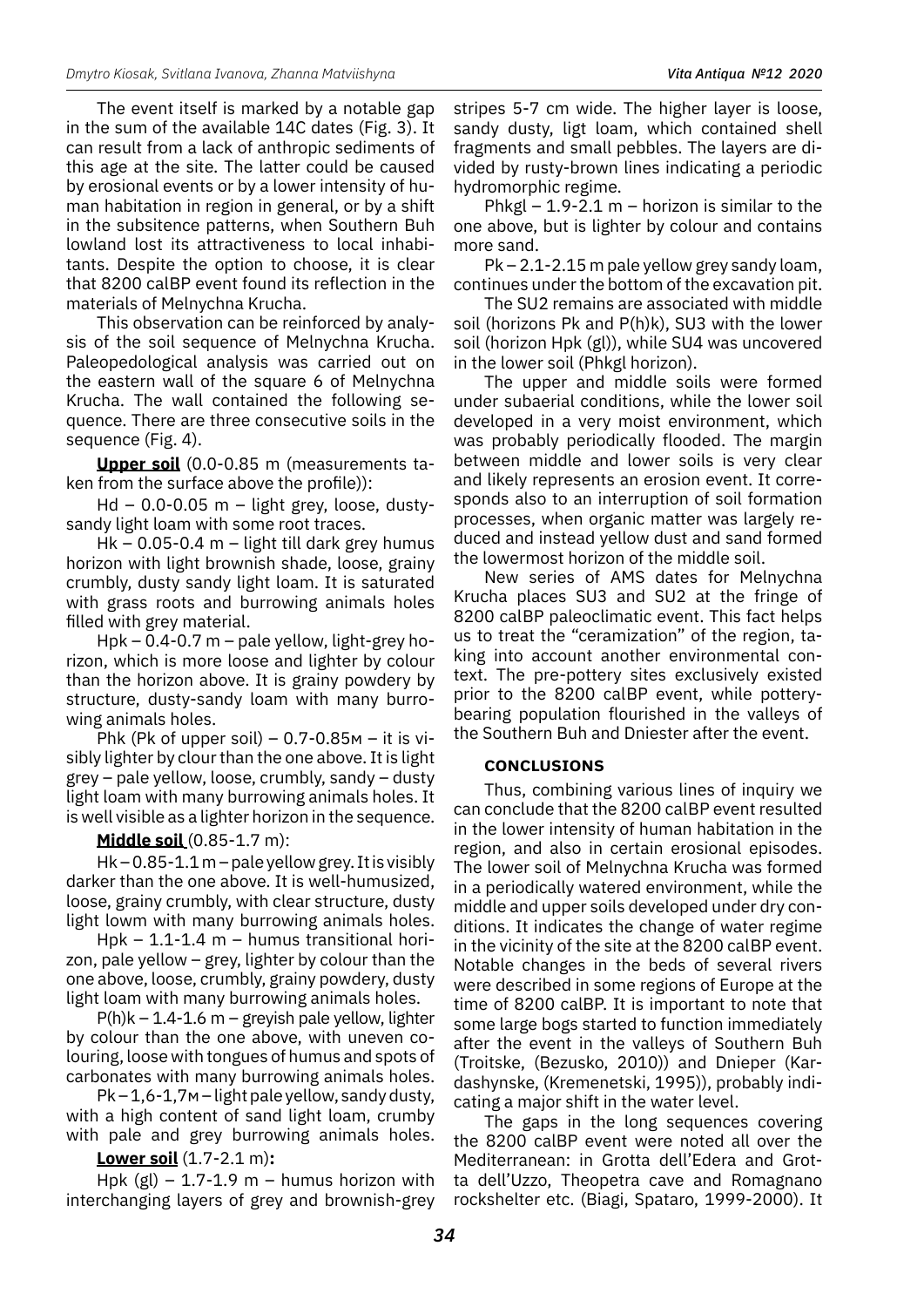seems that similar gap can be suspected also for Crimean caves like Shan-Koba (Biagi et al., 2014). Melnychna Krucha adds up to this long list. While we can discuss what exactly caused the gap: anthropogenic factors (rather absence of them) or erosional events, the existence of this gap is a firmly established fact. And human depopulation and erosion are not exclusive factors. When rivers became stormy and turbulent enough to remove certain amounts of sediments, their banks were likely less attractive for human groups as a suitable placement for a camp.

These observations made the Melnychna Krucha a reference site for research on riverine societies under influence of 8200 calBP event. There are some more sites with sequences covering the event in the North-Western Pontic region. In particular sites of Gard (Tovkailo, 2014), Dobrianka III (Zaliznyak et al., 2013), Hyrzheve (Stanko, 1967; Stanko, Kiosak, 2010) and Myrne (Stanko, 1982; Stanko, Svezhentsev, 1988; Stanko, Kiosak, 2010) require additional attention in this context.

### **Acknowledgements**

The radiocarbon dating of the sites of the Sabatynivka group was supported by SNF SCOPES grant, Project IZ73Z0\_152732. The interpretation of data was developed thanks to the support of EU project 891737-FUZZFARM.

### **REFERENCES**

- Alley, R.B., 2000. Ice-Core Evidence of Abrupt Climate Changes. *Proceedings of the National Academy of Sciences of the United States of America,* 97**,** pp. 1331-1334.
- Alley, R.B., Mayewski, P., Sowers, T., Stuiver, M., Taylor, K.C., Clark, P.U., 1997. Holocene climatic instability: A prominent, widespread event 8200 yr ago. *Geology,* 25**,** pp. 483-486.
- Bezusko, L.G., 2010. Novi palinologichni haraketerystyky vidkladiv holocenu bolota Troitske (Mykolaivska oblast, Ukraina) [New pollen characteristics of Holocene deposits from Troitske bog (Mykolaiv region, Ukraine)]. *Ukrainiskyi botanichnyi zhurnal,* 67**,** pp. 560-576.
- Biagi, P., Khlopachev, G.A., Kiosak, D., 2014. The radiocarbon chronology of Shan-Koba rockshelter, a late paleolithic and mesolithic sequence in the Crimean mountains. *DIADORA,* 28**,** pp. 7-20.
- Biagi, P., Spataro, M., 1999-2000. Plotting the evidence: Some aspects of the radiocarbon chronology of the Mesolithic-Neolithic transition in the Mediteranean basin. *Atti della Società per la Preistoria e Protostoria della regione Friuli Venezia Giulia,* 12**,** pp. 15-54.
- Bronk Ramsey C., Lee S. 2013. Recent and Planned Development of the Program OxCal. *Radiocarbon* 55.2/3, 720-730.
- Carleton, W., Groucutt, H., 2019. Sum things are not what they seem: Problems with the interpretation and analysis of radiocarbon-date proxies. SocArXiv. November 11., pp. DOI: [10.31235/osf.io/yp38j](http://doi.org/10.31235/osf.io/yp38j)
- Contreras, D., Meadows, J., 2014. Summed radiocarbon calibrations as a population proxy: A critical evaluation using a realistic simulation approach. *Journal of Archaeological Science,* 52**.**
- Danilenko V. N. 1969. Neolit Ukrainy: Glavy drevnejshej istorii Jugo-Vostochnoj Evropy [Neolithic Ukraine: Issues of ancient history of South-East Europe]. Kyiv: Naukova dumka.
- Feurdean, A., Klotz, S., Moosbrugger, V., Wohlfarth, B., 2008. Pollen-based quantitative reconstruction of Holocene climate variability in NW Romania. *Palaeogeography, Palaeoclimatology, Paleeoecology,* 260**,** pp. 494-504.
- Gaskevych, D.L., 2007. Synhronizatsia bugo-dnistrovs'kogo neolitu i neolitu Tsentral'noji Evropy: Problema radiovugletsevyh dat [Synchronization of Bug-Dniester Neolithic and Central Europe Neolithic: Issue of radiocarbon dates] (In Ukrainian). In*:* Gierlach, M. (ed.) *Wspolnota dziedzictwa archeologicznego ziem Ukrainy i Polski. Materialy z konferencji zorganizowanej przez Osrodek Ochrony Dziedzictwa Archeologicznego Lancut (26-28 X 2005).* Warsawa: Petit S.C. Lublin. pp. 115-147.
- Gaskevych, D.L., Kiosak, D., 2011. Neolitychni znahidky Melnychnoji Kruchi z doslidzhen A.V. Dobrovolskogo ta kulturno-hronologichna interpretatsija pam'iatky [Neolithic finds from Melnychna Krucha found by A.V. Dobrovolsky and cultural historical interpretation of the site]. *Kamyana doba Ukrainy [Кам'яна доба України],* 14**,** pp. 198-207.
- Haas, J.N., Rischoz, I., Tinner, W., Wick, L., 1998. Synchronous Holocene climatic oscillations recorded on the Swiss Plateau and at timberline in the Alps. *Holocene,* 8**,** pp. 301–309.
- Haskevych, D., Endo, E., Kunikita, D., Yanevich, O., 2019. New AMS dates from the Sub-Neolithic sites in the Southern Buh area (Ukraine) and problems in the Buh-Dnister Culture chronology *Documenta Praehistorica,* 46**,** pp. 216-245.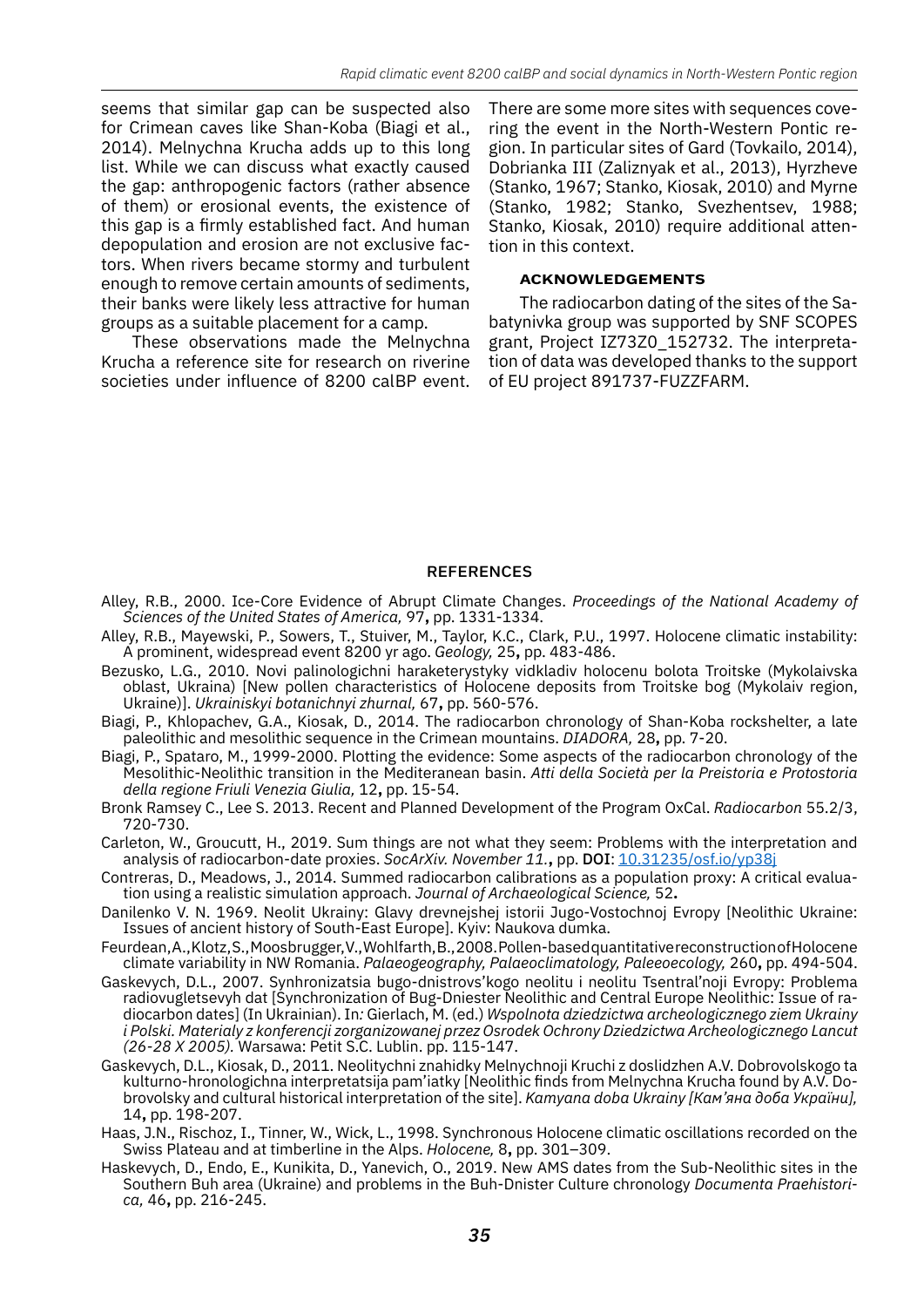- Ivanova, S., Kiosak, D., Vinogradova, E., 2011. Modeli zhiznedeiatelnosti naselenia Severo-Zapadnogo Prichenomoria i klimaticheskie anomalii (6200-2000 let do n.e.) [Subsistence Patterns of Population in North-Western Pontic region and climatic anomalies (6200-2000 y. BCE)]. *Stratum Plus,* 2**,** pp. 101-140.
- Kiosak, D., Kotova, N., Tinner, W., Szidat, S., Nielsen, E., Brugger, S., de Capitani, A., Gobet, E., Makhortykh, S., 2020. The last hunter-gatherers and early farmers of the middle Southern Buh river valley (Central Ukraine) in VIII-V mill. BC. *Radiocarbon***,** pp. 1-17. doi: [10.1017/RDC.2020.120](https://doi.org/10.1017/RDC.2020.120)
- Kiosak, D., Salavert, A., 2018. Revisiting the chronology of two Neolithic sites in Eastern Europe: new radiocarbon dates from Melnychna Krucha and Kamyane-Zavallia (Southern Buh region, Ukraine). *Revista archeologica,* XIV**,** pp. 116-131.
- Kotova, N.S., 2015. *Drevnejshaja Keramika Ukrainy [The most ancient pottery in Ukraine].*
- Kotova, N.S., Tuboltsev, O., 2013. The Neolithic site Kizlevy 5 in the Dnieper rapids region (Ukraine) *Atti della Società per la Preistoria e Protostoria della regione Friuli Venezia Giulia,* XVIII**,** pp. 33-52.
- Krauss, R., 2016. The Mesolithic-Neolithic transition in the Carpathian Basin. In*:* Floss, H.,Krauss, R. (eds.) *Southeast Europe before Neolithisation. Proceedings of the International Workshop within the Collaborative Research Centres sfb 1070 "RessourcenKulturen", Schloss Hohentubingen, 9th of May 2014.* Tuebungen. pp. 193-222.
- Kremenetski, C.V., 1995. Holocene vegetation and climate history of southwestern Ukraine. *Review of Palaeobotany and Palynology,* 85**,** pp. 289-301.
- Lillie, M., Budd, C., Potekhina, I.D., Hedges, R.E.M., 2009. The radiocarbon reservoir effect: new evidence from the cemeteries of the middle and lower Dnieper basin, Ukraine. *Journal of Archaeological Science,* 36**,** pp. 256-264.
- Mayewski, P., Rohling, E., Stager, E., Karlen, J.C., Maasch, W., Meeker, A., Meyerson, L.D., Gasse, E.A., van Kreveld, F., Holmgren, S., Lee-Thorp, K., Rosqvist, J., Rack, G., Staubwasser, M., Schneider, M., Steig, R.R., 2004. Holocene climate variability. *Quaternary Research,* 62**,** pp. 243-255.
- Ravazzi, C., Aceti, A., 2004. The timberline and treeline ecocline altitude during the Holocene Climatic Optimum in the Italian Alps and Apennines. *CLIMEX maps Italy.* Bologna: Enea. pp. 21-22.
- Renssen, H., Goosseb, H., Fichefet, T., 2007. Simulation of Holocene cooling events in a coupled climate model. *Quaternary Science Reviews,* 26**,** pp. 2019-2029.
- Ruth, U., M. Bigler, R. Rothlisberger, Siggaard-Andersen, M.-L., Kipfstuhl, S., 2007. Ice core evidence for a very tight link between North Atlantic and east Asian glacial climate. *Geophysical Research Letters,* 34**,** pp. 706-711.
- Saile, T., 2020. On the Bandkeramik to the east of the Vistula River: At the limits of the possible. *Quaternary international,* 560-561**,** pp. 208-227.
- Salavert, A., Gouriveau, E., Messager, E., Lebreton, V., Kiosak, D., 2020. Multi-proxy Archaeobotanical Analysis from Mesolithic and Early Neolithic Sites in South-west Ukraine. *Environmental Archaeology***,** pp. 1-14.
- Stanko, V.N., 1967. *Mezolit Severo-Zapadnogo Prichernomoria [Mesolithic of North-West Pontic Area].* Kyiv: Diss. for candidate of historical science, Institute of Archaeology of NAS Ukraine.
- Stanko, V.N., 1982. *Mirnoe. Problema mezolita stepej Severnogo Prichenomoria [Mirnoe. Problema mezolita stepej Severnogo Prichernomoria].* Kyiv: Naukova Dumka.
- Stanko, V.N., Kiosak, D., 2010. The Late Mesolithic Settlement of South-Western Ukraine. *Atti Societa Preistoria e Protostoria, Friuli-Venezia-Giulia,* XVII**,** pp. 27-100.
- Stanko, V.N., Svezhentsev, J.S., 1988. Hronologija i periodizatsija pozdnego paleolita i mezolita Severnogo Pricjernomoria [Chronology and periodization of Upper Paleolithic and Mesolithic in north Pontic region]. *Bulleten komissii po izucheniju chentvetichnogo perioda,* 57**,** pp. 116-120.
- Tovkailo, M.T., 2014. Neolitizatsija Jugo-Zapadnoj Ukrainy v svete novyh issledovanij poselenija Gard [Neolithization of South-Western Ukraine in the light of new investigations of Gard settlement] (In Russian). *Stratum Plus***,** pp. 183-245.
- Vinogradova, E., Kiosak, D., 2010. Calendarnaia chronologia zaselenia Severo-Zapadnogo Prichenomoria v pervoi polovine holocena (9700-5400 let do n.e.) [Calendar chronology of human settelement in North-Western Pontic region during the first half of Holocene (9700-5400 y. BCE]. *Stratum Plus,* 2**,** pp. 177-199.
- Weninger, B., Alram-Stern, E., Bauer, E., Clare, L., Danzeglocke, U., Joeris, O., Kubatzki, C., Rollefson, G., Todorova, H., Van Andel, T.H., 2006. Climate forcing due to the 8200 cal yr BP event observed at early neolithic sites in the eastern Mediterranean. *Quaternary Research,* 66**,** pp. 401-420.
- Weninger, B., Clare, L., Rohling, E.J., Bar-Yosef, O., Böhner, U., Budja, M., Bundschuh, M., Feurdean, A., Gebel, H.-G., Jöris, O., Linstädter, J., Mayewski, P., Mühlenbruch, T., Reingruber, A., Rollefson, G., Schyle, D., Thissen, L., Todorova, H., Zielhofer, C., 2009. The Impact of Rapid Climate Change on prehistoric societies during the Holocene in the Eastern Mediterranean. *Documenta Praehistorica,* XXXVI**,** pp. 7-59.
- Wurth, G., Niggemann, S., Richter, D.K., Mangini, A., 2004. The Younger Dryas and Holocene climate record of a stalagmite from Hölloch Cave (Bavarian Alps, Germany. *Journal of Quaternary Science,* 19**,** pp. 291-298.
- Zaliznyak, L., Tovkailo, M.T., Man'ko, V.O., Sorokun, A.A., 2013. Stojanky bilia hutora Dobryanka t'a problema neolityzatsii Bugo-Dnistrovs'kogo mezhyrichia [Sites in the vicinity of the Dobryanka hamlet and issue of Bug-Dniester interfluvial Neolithization] (In Ukrainian). *Kamyana doba Ukrainy [Кам'яна доба України],* 15**,** pp. 194-257.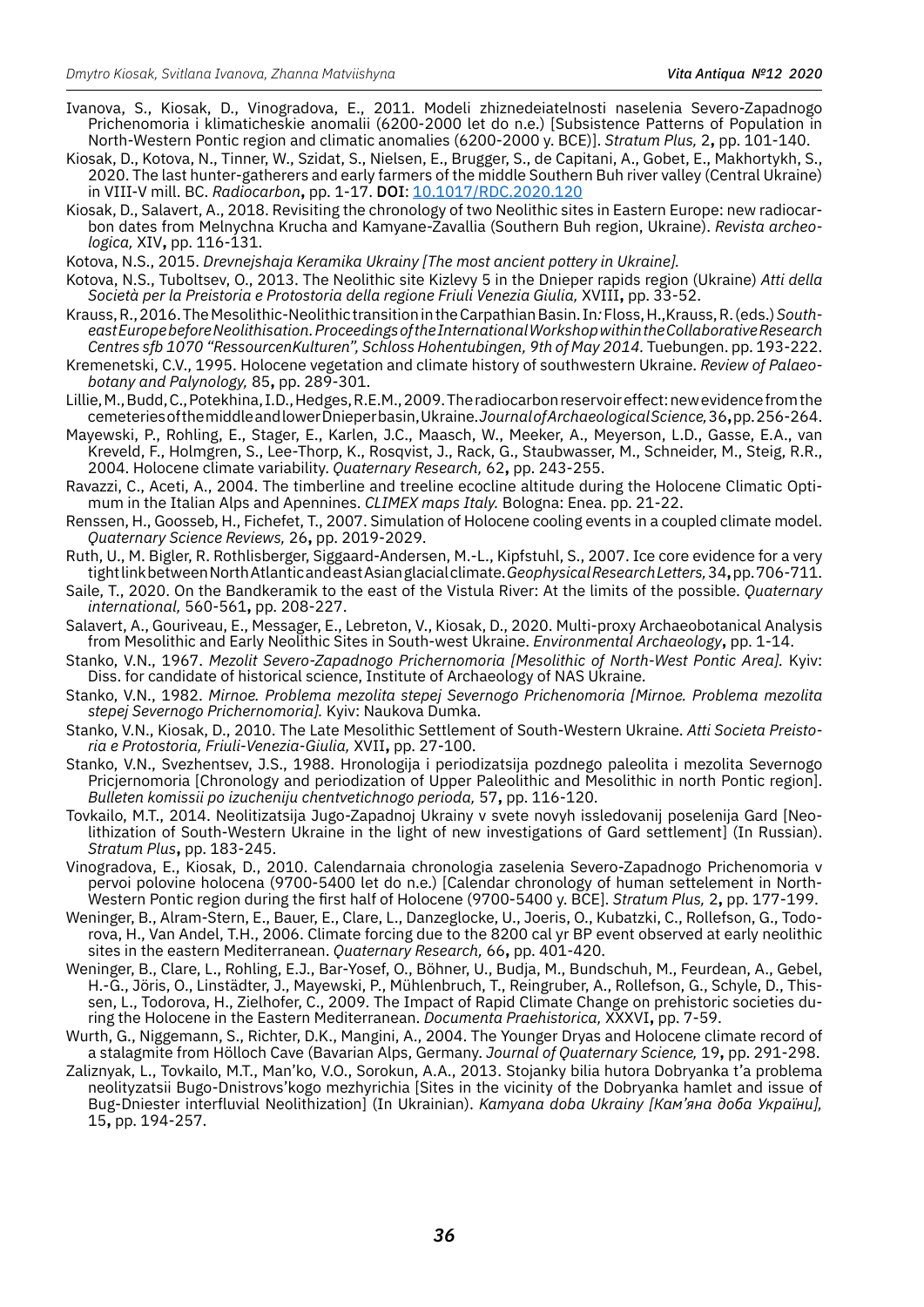Кіосак Д.В., *Одеський національний університет імені І.І. Мечникова (Одеса, Україна)* Іванова С.В., *Інститут археології НАН України (Одеса, Україна)* Матвіїшина Ж.М. *Інститут географії НАН України (Київ, Україна)*

### **КЛІМАТИЧНА ПОДІЯ 8200 р. тому ТА СОЦІАЛЬНА ДИНАМІКА В РЕГІОНІ ПІВНІЧНО-ЗАХІДНОГО ПРИЧОРНОМОР'Я**

Відкриття масштабу та обмеженого часу розгортання стрімких змін клімату голоцену змусило переосмислити підходи археологів до екологічної обумовленості життєдіяльності давніх суспільств. Очікування плавних кліматичних трендів з наступною повільною еволюційною суспільною відповіддю не виправдались. Кліматичні події розпочинались раптово і сягали максимуму лишень за кілька десятків років – життя кількох поколінь. Стрімкий характер кліматичних коливань потребував нового, більш точного підходу до кореляції кліматичних подій та соцієтальних параметрів, реконструйованих за археологічними джерелами. Ці методичні виклики потребують вирішення низки питань, кожне з яких не має остаточної та однозначної відповіді.

Стаття розглядає археологічні джерела з Північно-Західного Причорномор'я у пошуку слідів події 8200 років тому. Застосовуються два різних підходи: суми радіовуглецевих дат та орієнтований на окремі пам'ятки.

Окремо підраховано суми радіовуглецевих дат 1) для аналізів, проведених у Київській лабораторії 1998-2008-го рр., 2) для інших конвенційних дат, в тому числі одержаних у Києві до та після вищезазначеного проміжку, 3) для визначень отриманих методом прискореної мас-спектрометрії. Очевидно, що суми по-різному відображають стосунок інтенсивності заселення до події 8200 р. тому. Київські дати масово потрапляють у часовий проміжок похолодання, графік ж суми конвенційних дат має виразний мінімум під час події, а високоточні AMS дати уникають цього проміжку.

В рамках пам'ятко-орієнтованого підходу автори звертаються до матеріалів стоянки Мельнична Круча, яка містить послідовність шарів, яка охоплює 7500-1200 р. до н.е. Дванадцять АМS дат унаочнюють ймовірний розрив в заселенні пам'ятки біля 6250-6000 р. до н.е., очікуваної хронології для палеокліматичної події. Схоже, подія 8200 супроводжувалась потужними змінами у водному режимі великих річок Причорномор'я, таких як Південний Буг та Дніпро.

*Ключові слова*: різкі зміни клімату, радіовуглецеве датування, схеми існування, послідовність ґрунтів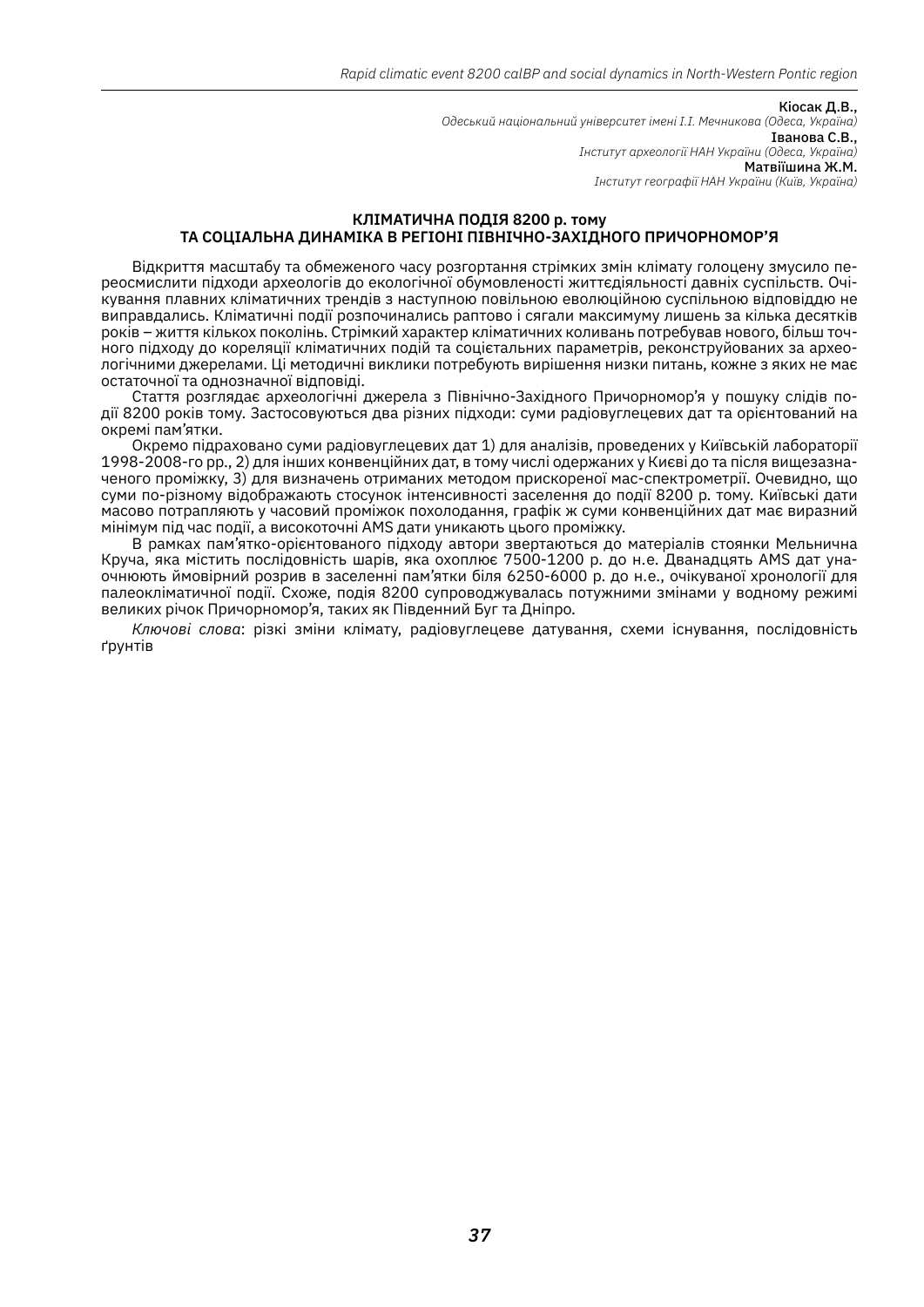

Fig. 1. Location of the region nder study (rectangle) and the Melnychna Krucha site (circle)



**Fig. 2.** Sums of radiocarbon dates. A: obtained in Kyiv lab in 1998-2008; B: other conventional dates including Kyiv dates prior to 1998 and postdating 2008; C: AMS dates made in the OxCal (Bronk Ramsey et al. 2013)



**Fig. 3.** Sum of AMS dates for the Melnychna Krucha site made in the OxCal (Bronk Ramsey et al. 2013)  $\blacktriangledown$